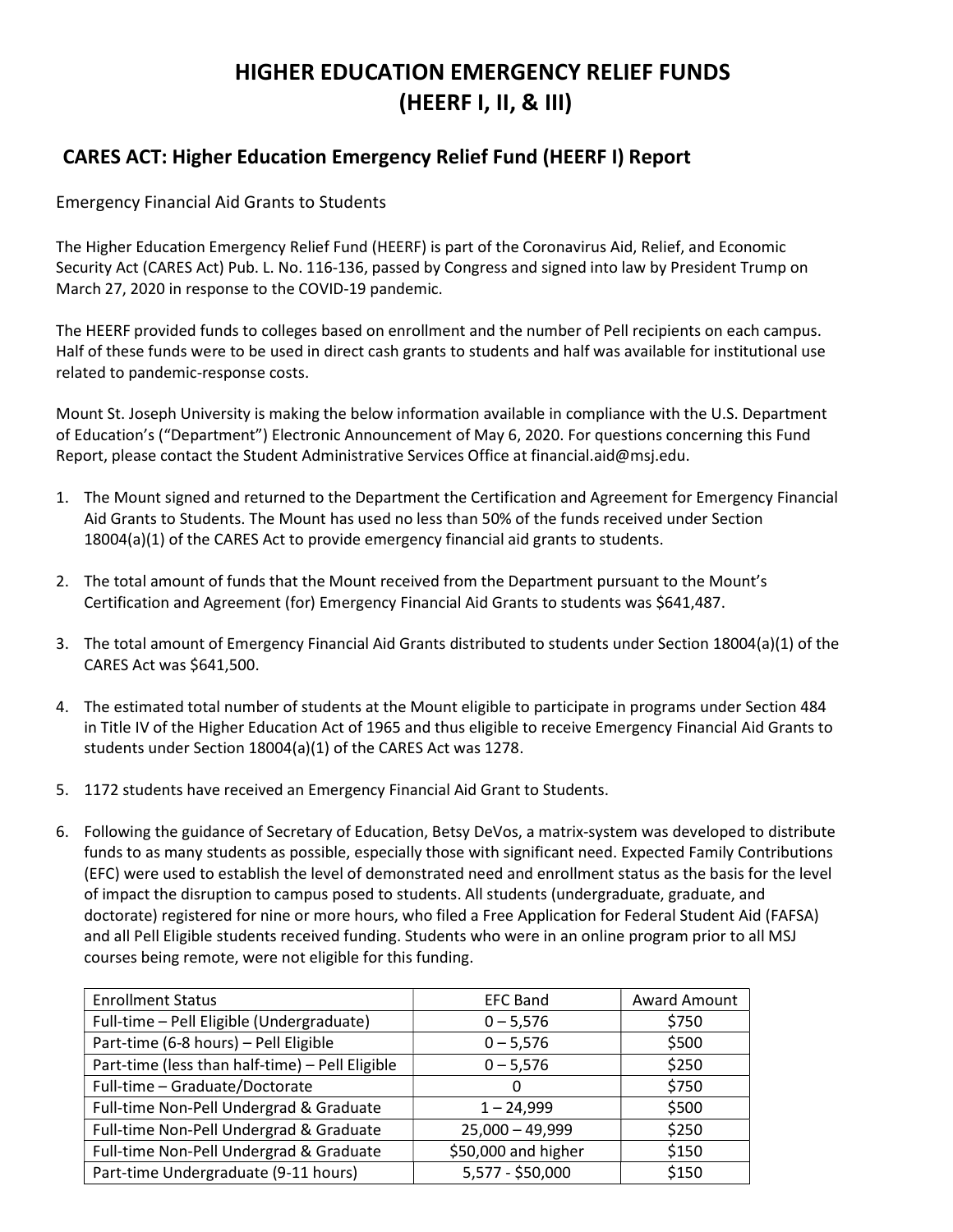7. Eligible students received a letter per the following example:

Dear Student:

I am happy to notify you on behalf of Mount St. Joseph University that you are eligible to receive \$XXX.XX through the Higher Education Emergency Relief (HEERF) fund established by the Coronavirus Aid, Relief, and Economic Security (CARES) Act. Your eligibility was established by a review of your 2019-20 Free Application for Federal Student Aid (FAFSA) form and your enrollment status.

HEERF funds are intended for you to use to meet expenses that you have because of the disruption of the Mount campus due to the coronavirus outbreak. Expenses may include, but are not limited to items such as food, housing, course materials, technology, health care, and childcare. You are not required to keep track of each expenditure, as you will not be asked to report how these funds were used. There is uncertainty at this time about whether these funds will be taxable. Please read carefully IRS and state tax guidelines as you file your 2020 tax return next year.

In addition, if you have experienced a loss of household income from business closures or furloughs, we recommend that you review the 2020-21 Special Circumstance Form. From the MSJ.edu home page, it can be found under Tuition & Aid by following the link to Forms & Applications.

If you have any questions, please feel free to contact us.

Sincerely,

Kathryn M. Kelly Director of Student Administrative Services

# CRRSAA: Higher Education Emergency Relief Fund (HEERF II) Report

Emergency Relief Grants to Students

The Higher Education Emergency Relief Fund (HEERF II) is part of the Coronavirus Response and Relief Supplemental Appropriations Act (CRRSAA) Pub. L. No. 116-136, passed by Congress and signed into law on December 27, 2020 in response to the COVID-19 pandemic.

HEERF II provided funds to colleges based on enrollment and the number of Pell recipients on each campus. The Mount received \$641,487 in HEERF II funding to be made available to students with eligibility limited to Title IV eligibility and priority given to Pell Grant recipients.

- 1. The total amount of Emergency Financial Aid Grants distributed to students under the CRRSAA Act was \$643,700.
- 2. 738 students have received Federal Emergency Relief (HEERF II) Funds.
- 3. Following the guidance of the U.S. Education Department a matrix-system was developed to distribute funds to as many students as possible, especially those with significant need. Expected Family Contributions (EFC) were used to establish the level of demonstrated need and enrollment status. All Title IV eligible students